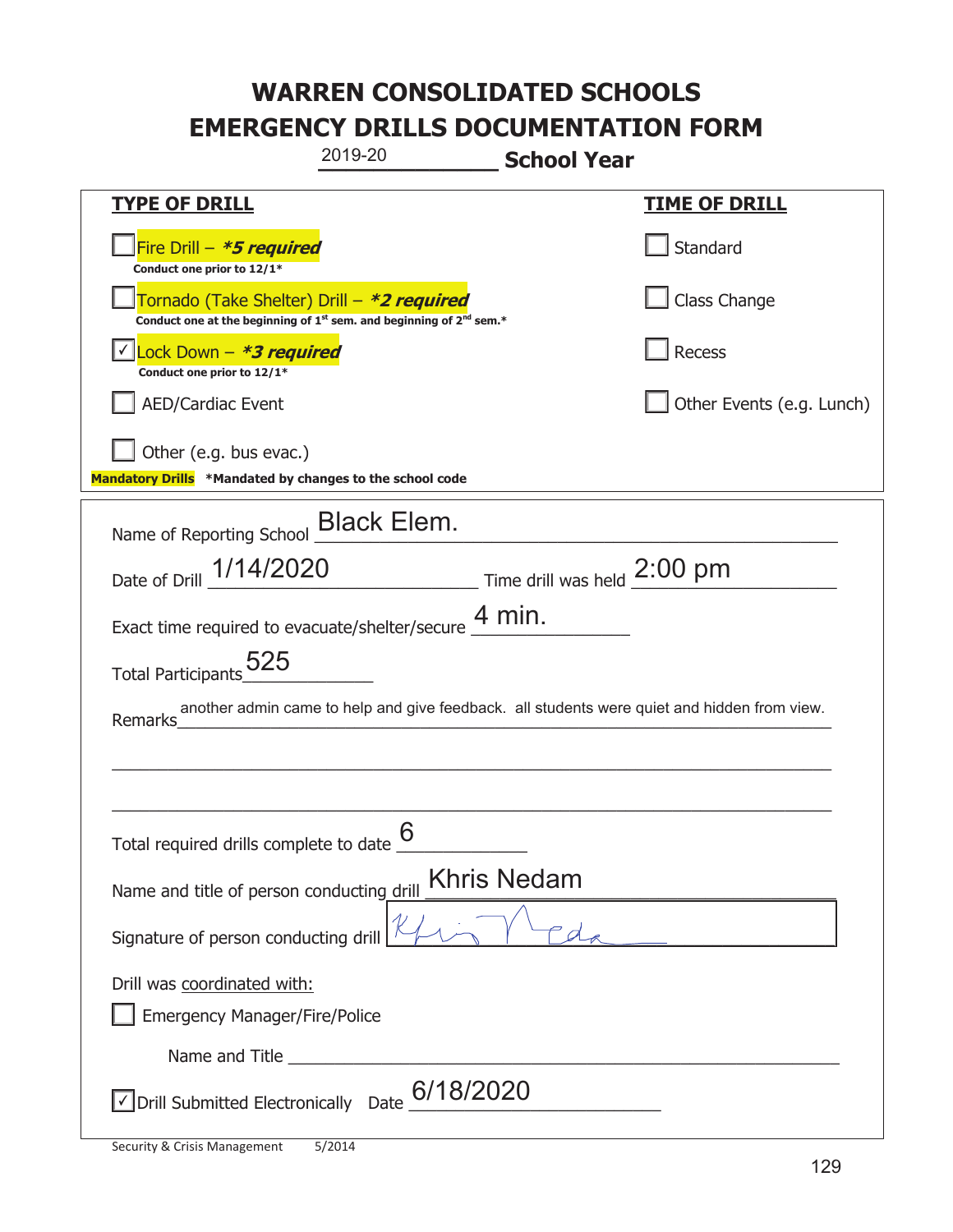| 2019/2020                                                                                                                                 | <b>School Year</b>                                                            |  |
|-------------------------------------------------------------------------------------------------------------------------------------------|-------------------------------------------------------------------------------|--|
| <u>TYPE OF DRILL</u>                                                                                                                      | <u>TIME OF DRILL</u>                                                          |  |
| Fire Drill - *5 required<br>Conduct one prior to 12/1*                                                                                    | Standard                                                                      |  |
| Tornado (Take Shelter) Drill – *2 required<br>Conduct one at the beginning of 1 <sup>st</sup> sem. and beginning of 2 <sup>nd</sup> sem.* | Class Change                                                                  |  |
| Lock Down - <b>*3 required</b><br>Conduct one prior to 12/1*                                                                              | <b>Recess</b>                                                                 |  |
| <b>AED/Cardiac Event</b>                                                                                                                  | Other Events (e.g. Lunch)                                                     |  |
| Other (e.g. bus evac.)<br>Mandatory Drills *Mandated by changes to the school code                                                        |                                                                               |  |
| Name of Reporting School <b>Black Elementary</b>                                                                                          |                                                                               |  |
| Date of Drill 11/20/19                                                                                                                    | Time drill was held 1:00                                                      |  |
| Exact time required to evacuate/shelter/secure 3 min 20 seconds                                                                           |                                                                               |  |
| 580<br><b>Total Participants</b>                                                                                                          |                                                                               |  |
| <b>Remarks</b>                                                                                                                            | all staff and students went to their assigned tornado area quickly and safely |  |
| Lunch supervisors participated also.                                                                                                      |                                                                               |  |
|                                                                                                                                           |                                                                               |  |
| Δ<br>Total required drills complete to date _                                                                                             |                                                                               |  |
| Name and title of person conducting drill                                                                                                 | <b>Khris Nedam</b>                                                            |  |
| Signature of person conducting drill                                                                                                      |                                                                               |  |
| Drill was coordinated with:                                                                                                               |                                                                               |  |
| Emergency Manager/Fire/Police                                                                                                             |                                                                               |  |
|                                                                                                                                           |                                                                               |  |
| 11/20/19<br>√ Drill Submitted Electronically Date                                                                                         |                                                                               |  |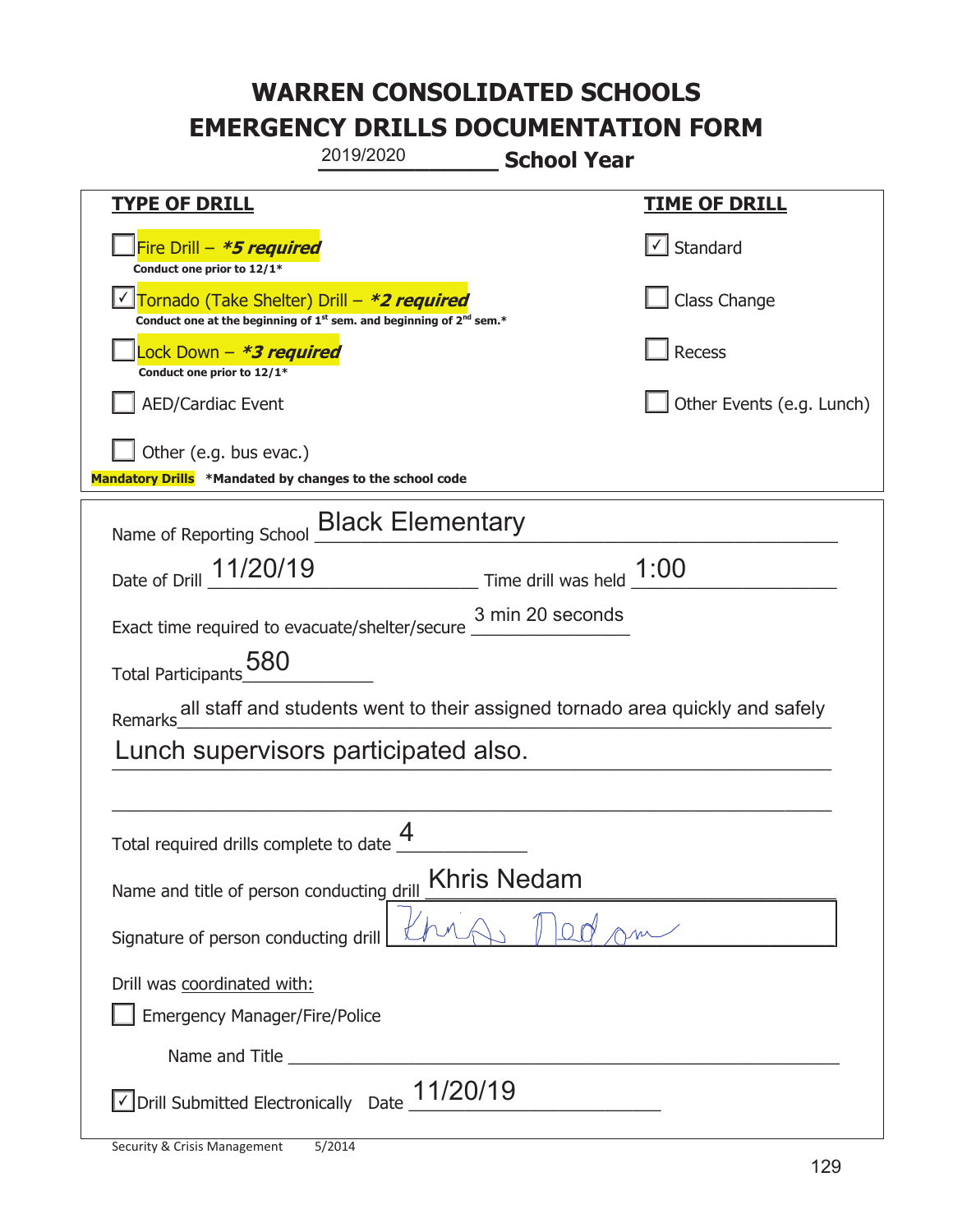|                                                                                    | 2019/2020                                                                                                             | <b>School Year</b> |                                                                            |
|------------------------------------------------------------------------------------|-----------------------------------------------------------------------------------------------------------------------|--------------------|----------------------------------------------------------------------------|
| <u>TYPE OF DRILL</u>                                                               |                                                                                                                       |                    | <u>TIME OF DRILL</u>                                                       |
| √Fire Drill – <b>*5 required</b><br>Conduct one prior to 12/1*                     |                                                                                                                       |                    | √ Standard                                                                 |
|                                                                                    | Tornado (Take Shelter) Drill – *2 required<br>Conduct one at the beginning of $1st$ sem. and beginning of $2nd$ sem.* |                    | Class Change                                                               |
| Lock Down - <b>*3 required</b><br>Conduct one prior to 12/1*                       |                                                                                                                       |                    | Recess                                                                     |
| <b>AED/Cardiac Event</b>                                                           |                                                                                                                       |                    | Other Events (e.g. Lunch)                                                  |
| Other (e.g. bus evac.)<br>Mandatory Drills *Mandated by changes to the school code |                                                                                                                       |                    |                                                                            |
| Name of Reporting School <b>Black Elementary</b>                                   |                                                                                                                       |                    |                                                                            |
| Date of Drill 10/23/2019 Time drill was held 10:45 am                              |                                                                                                                       |                    |                                                                            |
| Exact time required to evacuate/shelter/secure $\frac{3 \text{ min. 20 sec.}}{}$   |                                                                                                                       |                    |                                                                            |
| Total Participants_580                                                             |                                                                                                                       |                    |                                                                            |
| Remarks                                                                            |                                                                                                                       |                    | students and staff evacuated building quickly and quietly - all were safe. |
|                                                                                    |                                                                                                                       |                    |                                                                            |
|                                                                                    |                                                                                                                       |                    |                                                                            |
| Total required drills complete to date $\frac{4}{1}$                               |                                                                                                                       |                    |                                                                            |
| <b>Khris Nedam</b><br>Name and title of person conducting drill                    |                                                                                                                       |                    |                                                                            |
| Signature of person conducting drill $\mathbb{Z}$                                  |                                                                                                                       |                    |                                                                            |
| Drill was coordinated with:<br><b>Emergency Manager/Fire/Police</b>                |                                                                                                                       |                    |                                                                            |
|                                                                                    |                                                                                                                       |                    |                                                                            |
|                                                                                    |                                                                                                                       |                    |                                                                            |

t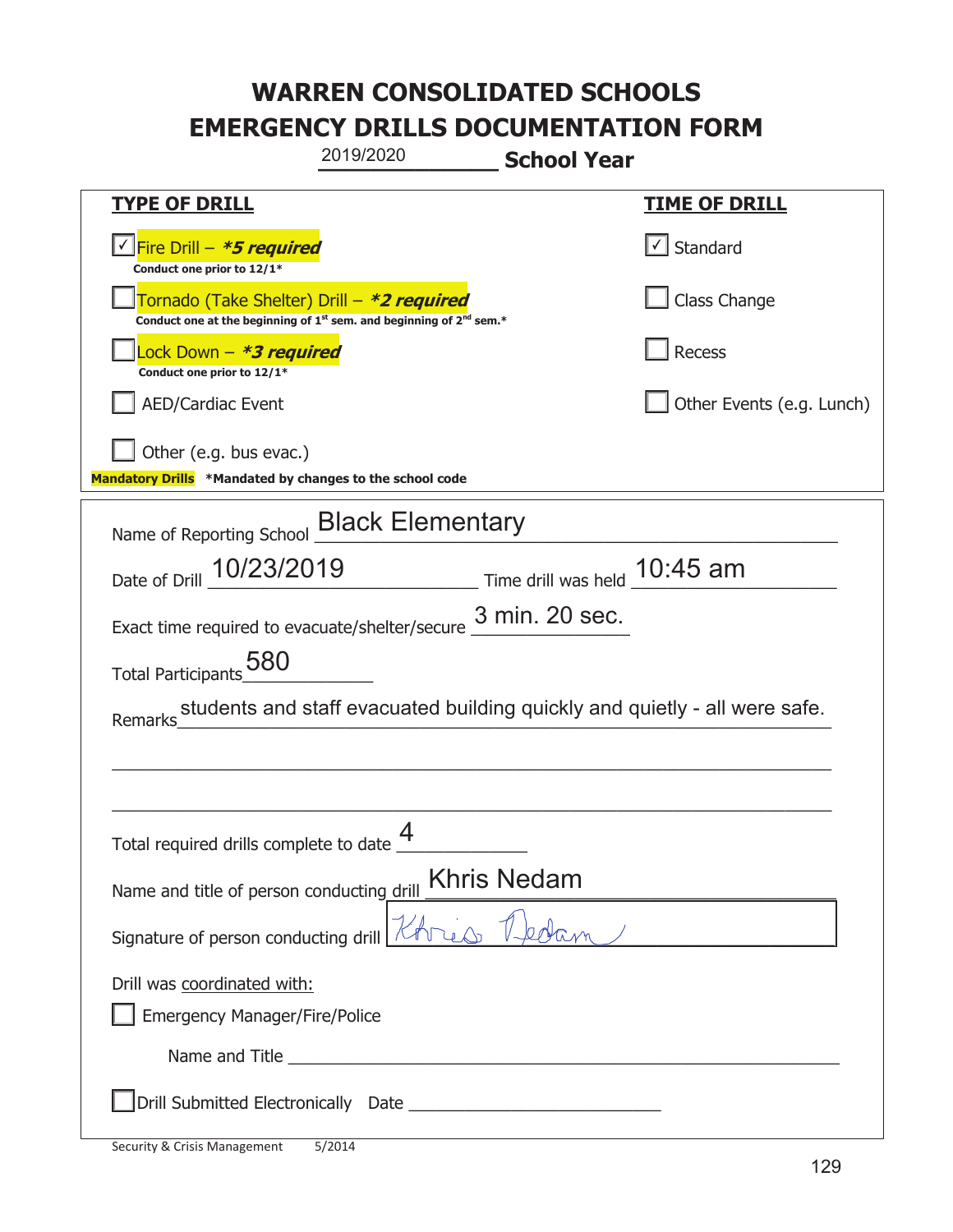|                                                                                    | 2019-20                                                                                     | <b>School Year</b>                           |                           |
|------------------------------------------------------------------------------------|---------------------------------------------------------------------------------------------|----------------------------------------------|---------------------------|
| <b>TYPE OF DRILL</b>                                                               |                                                                                             |                                              | <u>TIME OF DRILL</u>      |
| Fire Drill - *5 required<br>Conduct one prior to 12/1*                             |                                                                                             |                                              | Standard                  |
| Tornado (Take Shelter) Drill – *2 required                                         | Conduct one at the beginning of 1 <sup>st</sup> sem. and beginning of 2 <sup>nd</sup> sem.* |                                              | Class Change              |
| Lock Down - *3 required<br>Conduct one prior to 12/1*                              |                                                                                             |                                              | Recess                    |
| <b>AED/Cardiac Event</b>                                                           |                                                                                             |                                              | Other Events (e.g. Lunch) |
| Other (e.g. bus evac.)<br>Mandatory Drills *Mandated by changes to the school code |                                                                                             |                                              |                           |
| Name of Reporting School _ Black Elem.                                             |                                                                                             |                                              |                           |
| Date of Drill 10/8/2019                                                            |                                                                                             | $\_$ Time drill was held $\frac{2:00}{ }$ pm |                           |
| Exact time required to evacuate/shelter/secure $\underline{4}\,\text{min}$         |                                                                                             |                                              |                           |
| Total Participants 525                                                             |                                                                                             |                                              |                           |
| Remarks all went smoothly. Need to work on staff communication.                    |                                                                                             |                                              |                           |
|                                                                                    |                                                                                             |                                              |                           |
| Total required drills complete to date $\frac{9}{2}$                               | 3                                                                                           |                                              |                           |
| Name and title of person conducting drill                                          |                                                                                             | <b>Khris Nedam</b>                           |                           |
| Signature of person conducting drill                                               |                                                                                             |                                              |                           |
| Drill was coordinated with:<br><b>Emergency Manager/Fire/Police</b>                |                                                                                             |                                              |                           |
|                                                                                    |                                                                                             |                                              |                           |
| √ Drill Submitted Electronically Date                                              | 6/18/2020                                                                                   |                                              |                           |

I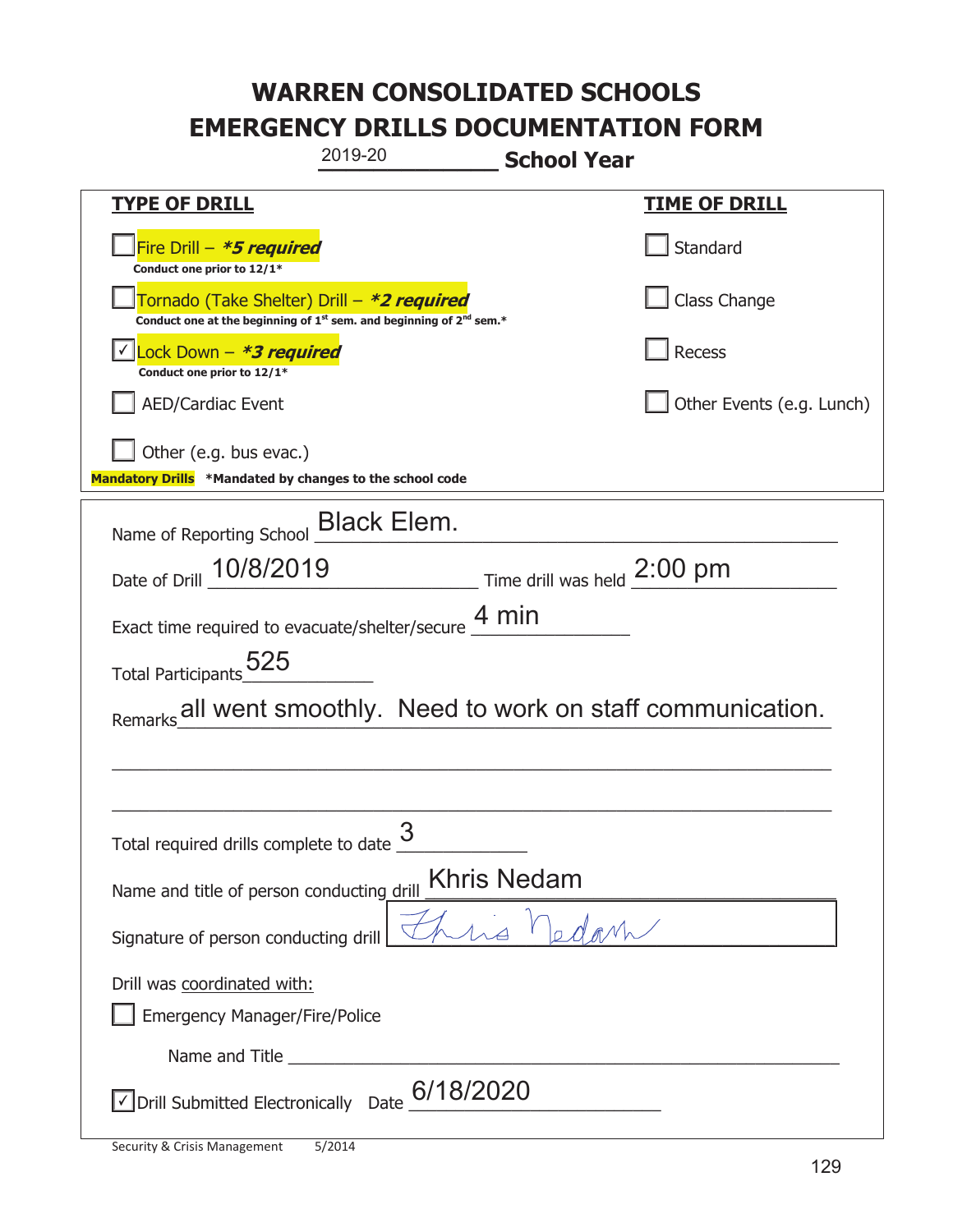| 2019-20                                                                                                                                   | <b>School Year</b>        |
|-------------------------------------------------------------------------------------------------------------------------------------------|---------------------------|
| <b>TYPE OF DRILL</b>                                                                                                                      | <u>TIME OF DRILL</u>      |
| <u>√ Fire Drill – <i>*5 required</i></u><br>Conduct one prior to 12/1*                                                                    | √ Standard                |
| Tornado (Take Shelter) Drill – *2 required<br>Conduct one at the beginning of 1 <sup>st</sup> sem. and beginning of 2 <sup>nd</sup> sem.* | Class Change              |
| ock Down – <b>*3 required</b><br>Conduct one prior to 12/1*                                                                               | Recess                    |
| <b>AED/Cardiac Event</b>                                                                                                                  | Other Events (e.g. Lunch) |
| Other (e.g. bus evac.)<br>Mandatory Drills *Mandated by changes to the school code                                                        |                           |
| Name of Reporting School <b>Black Elementary</b>                                                                                          |                           |
| Date of Drill 9/18/2019<br>$\frac{1}{2:00 \text{ pm}}$ Time drill was held $\frac{2:00 \text{ pm}}{}$                                     |                           |
| 3 min 30 sec.<br>Exact time required to evacuate/shelter/secure                                                                           |                           |
| Total Participants_525                                                                                                                    |                           |
| Remarks all went smoothly                                                                                                                 |                           |
|                                                                                                                                           |                           |
|                                                                                                                                           |                           |
| Total required drills complete to date $\frac{2}{3}$                                                                                      |                           |
| Khris Nedam<br>Name and title of person conducting drill                                                                                  |                           |
| Signature of person conducting drill                                                                                                      |                           |
| Drill was coordinated with:                                                                                                               |                           |
| <b>Emergency Manager/Fire/Police</b>                                                                                                      |                           |
|                                                                                                                                           |                           |
| $\sqrt{}$ Drill Submitted Electronically Date $\underline{6/18/2020}$                                                                     |                           |

T